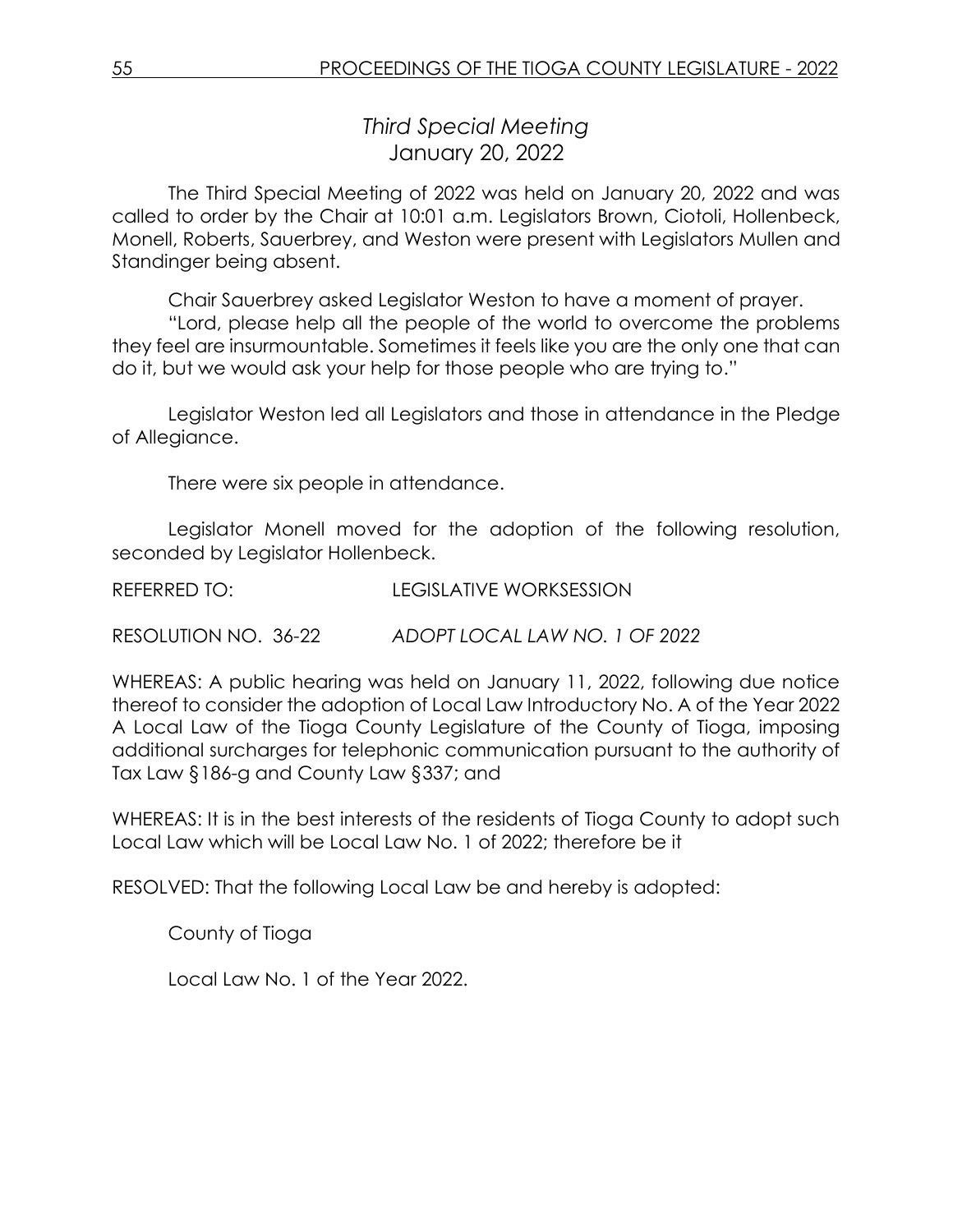A Local Law of the Tioga County Legislature of the County of Tioga, imposing additional surcharges for telephonic communication pursuant to the authority of Tax Law §186-g and County Law §337.

Be It Enacted by the Legislature of the County of Tioga as follows:

# SECTION 1: PURPOSE

A Local Law amending Local Law No. 3 of 2017 and Local Law No. 1 of 1991 to authorize the County of Tioga to impose an additional surcharge of One Dollar (\$1.00) to the current surcharges which are applied to both wireless and traditional telephone services for a period of ten years.

The charge applied for prepaid and monthly wireless devices is increased from Thirty Cents (\$0.30) to One Dollar and Thirty Cents (\$1.30). The charge for traditional phone service through telephone service providers and Voice Over IP services is increased from Thirty Five Cents (\$0.35) to One Dollar and Thirty Five Cents (\$1.35). This law provides for these fees to return to their prior level after this law's expiration.

### SECTION 2: WIRELESS SURCHARGES

Local Law No. 3 of 2017 is amended by adding a new Section 7 to read as follows:

SECTION 7: Imposition of additional wireless surcharges

(a) Pursuant to the authority of Tax Law § 186-g, in addition to the wireless communications surcharges imposed by Section 2 of this local law, there are hereby imposed and there shall be paid additional surcharges within the territorial limits of the County of Tioga on (i) wireless communications service provided to a wireless communications customer with a place of primary use within the County of Tioga, at the rate of One Dollar (\$1.00) per month on each wireless communications device in service during any part of the month. The sum of both surcharges shall be One Dollar and Thirty Five Cents (\$1.35) with the addition of the surcharge referenced herein; and (ii) retail sales of prepaid wireless communication service sold within the County of Tioga, at the rate of one dollar (\$1.00) per retail sale, whether or not any tangible personal property is sold therewith. The sum of both surcharges shall be One Dollar and Thirty Five Cents (\$1.35) with the addition of the surcharged referenced herein.

(b) Such additional surcharges shall be identical to the surcharges imposed by such Section 2 and shall be administered and collected in the same manner as such surcharges. All of the provisions of this local law relating or applicable to the administration and collection of the surcharges imposed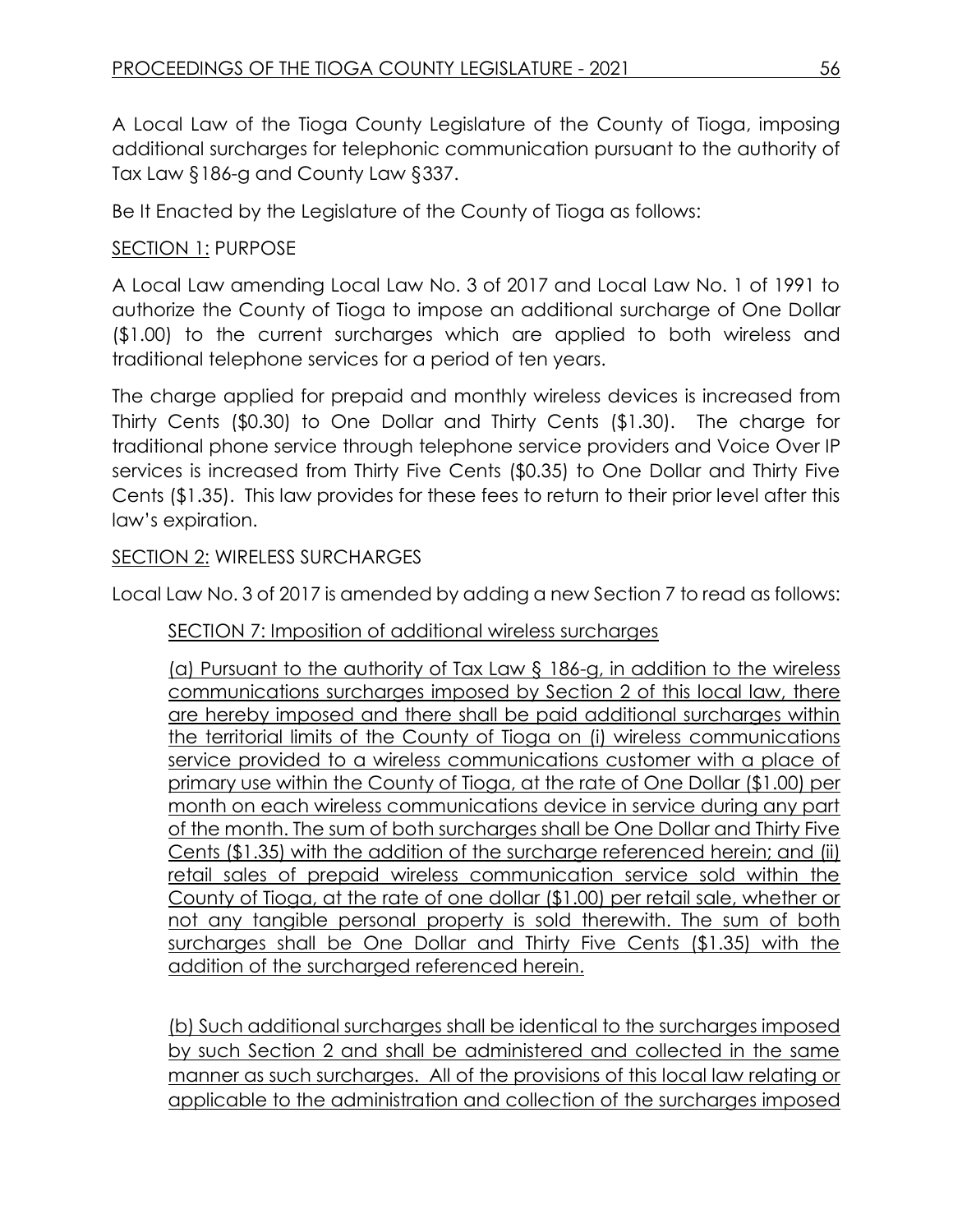by such Section 2 shall apply to the additional surcharges imposed by this section with the same force and effect as if those provisions had been incorporated in full into this section and had expressly referred to the additional surcharges imposed by this section.

(c) Tioga County will provide a minimum of forty-five (45) days written notice to the wireless communication service suppliers to allow ample time to add such surcharge to the billings of its customers.

(d) The wireless communication surcharge imposed must be reflected and made payable on bills rendered to the wireless communications customer for wireless communications service.

(e) Wireless communications service suppliers shall begin to add such surcharge to the billing of its customers and prepaid communications sellers shall begin to collect such surcharge from its customers commencing April 1, 2022.

(f) Each wireless communications service supplier and prepaid wireless communications seller is entitled to retain, as an administrative fee, an amount equal to three percent (3%) of its collections of the surcharges imposed by this local law, provided that the supplier or seller files any required return and remits the surcharges due to the New York State Commissioner of Taxation and Finance on or before the due date for that return and that payment.

SECTION 3: LOCAL SURCHARGE FOR ENHANCED EMERGENCY TELEPHONE SYSTEM

Local Law No. 1 of 1991 is amended by adding a new Section 11 to read as follows:

SECTION 11: Imposition of additional surcharges for an Enhanced Emergency Phone System

(a) Pursuant to the authority of County Law § 337, in addition to the surcharges imposed by Section 2 of this local law, there are hereby imposed and there shall be paid an additional surcharge of One Dollar (\$1.00) per access line per month on the customers of every service supplier within Tioga County to pay for the costs associated with obtaining, operating and maintaining the telecommunication equipment and telephone services needed to provide an enhanced 911 emergency telephone system (E911) to serve Tioga. The sum of both surcharges shall be One Dollar and Thirty Cents (\$1.30) with the addition of the surcharges referenced herein.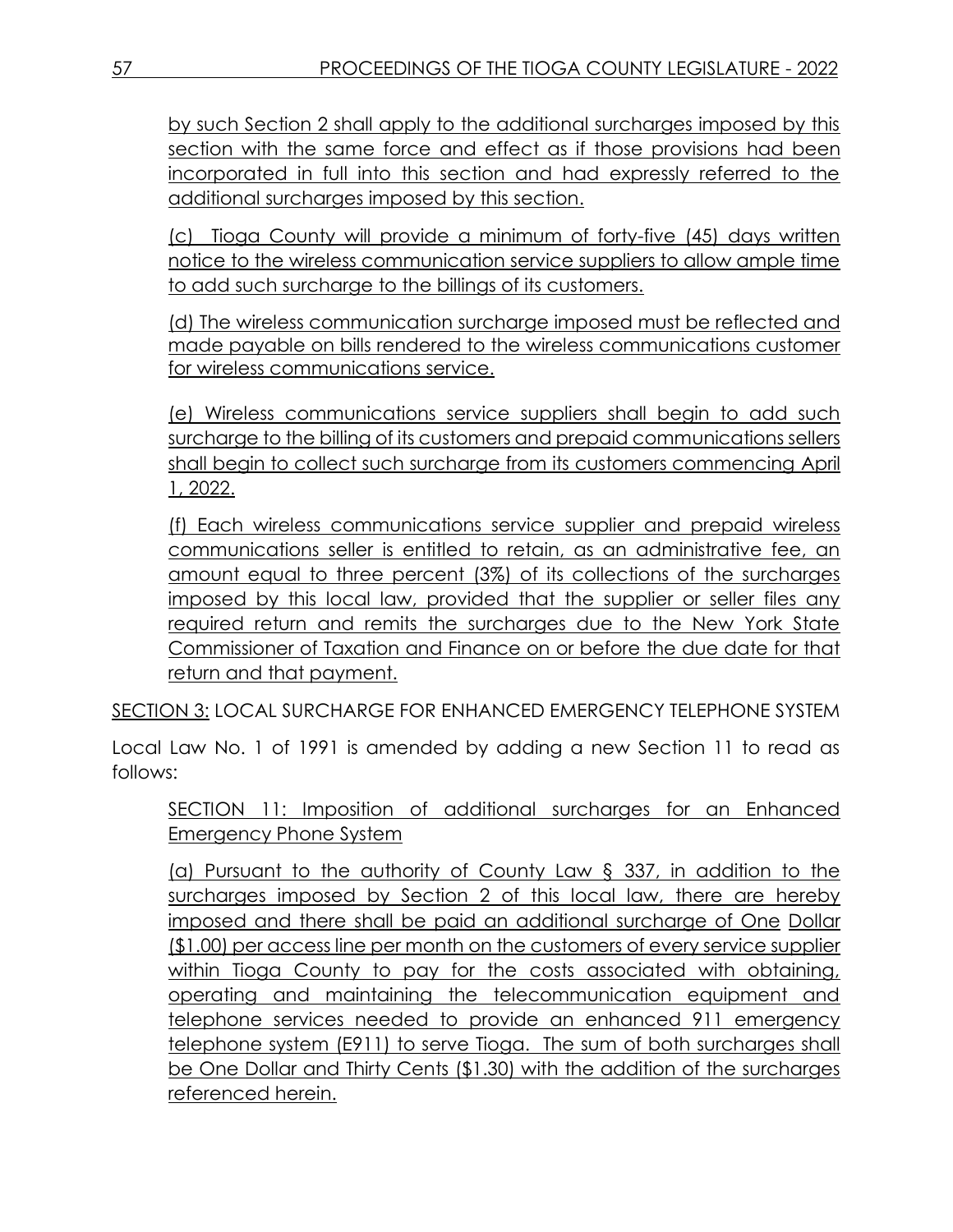(b) This additional surcharge shall be identical to the surcharge imposed by such Section 2 and shall be administered and collected in the same manner as such surcharges. All of the provisions of this local law relating or applicable to the administration and collection of the surcharges imposed by such Section 2 shall apply to the additional surcharges imposed by this section with the same force and effect as if those provisions had been incorporated in full into this section and had expressly referred to the additional surcharges imposed by this section.

(c) Tioga County will provide a minimum of forty-five (45) days written notice to the service suppliers to allow ample time to add such surcharge to the billings of its customers.

(d) The E911 surcharge imposed must be reflected and made payable on bills rendered to the customer.

(e) Service suppliers shall begin to add such surcharge to the billing of its customers and shall begin to collect such surcharge commencing April 1, 2022.

(f) The Definition of Service Supplier provided in Section 1 (a) is hereby amended to reference the definition provided by New York County Law § 301 and will read as follows (a) "Service supplier" means (i) a telephone corporation which provides local exchange access service within a 911 service area, or (ii) a provider of "voice over internet protocol service" or "VOIP service" that provides such service within a 911 service area.

## SECTION 4: EFFECTIVE DATE

This Local Law shall take effect April 1, 2022 and shall expire and be deemed repealed April 1, 2032.

Chair Sauerbrey spoke. "As a reminder, this is a project that we have been working on for three years for additional surcharges on landlines and cell phones for income that would be used for the 911 operations.

### ROLL CALL VOTE

Yes – Legislators Weston, Brown, Ciotoli, Hollenbeck, Monell, Roberts, and Sauerbrey.

No – None.

Absent – Legislators Mullen and Standinger.

RESOLUTION ADOPTED.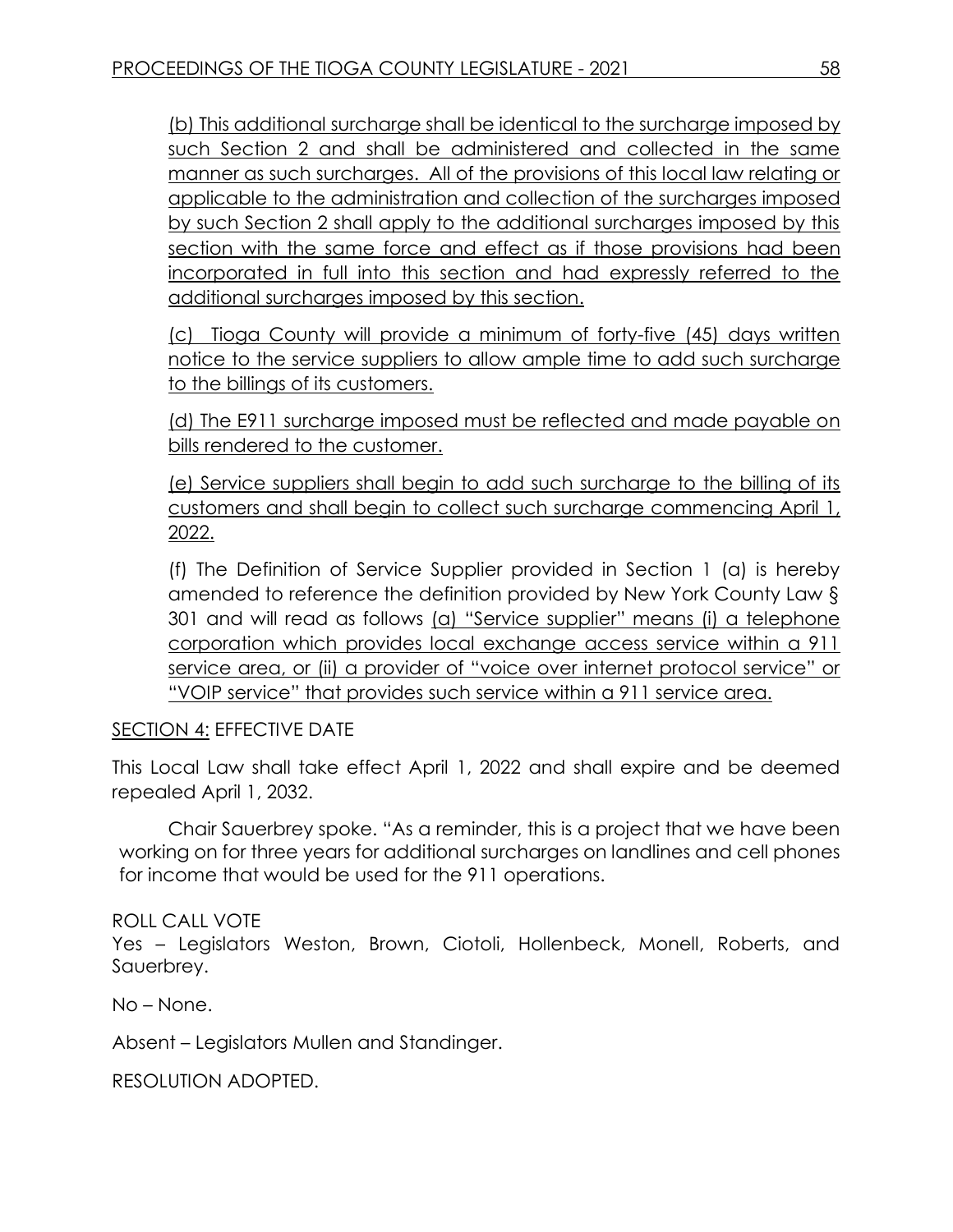Legislator Monell moved for the adoption of the following resolution, seconded by Legislator Hollenbeck.

REFERRED TO: LEGISLATIVE WORKSESSION

RESOLUTION NO. 37-22 *ADOPT LOCAL LAW NO. 2 OF 2022*

WHEREAS: A public hearing was held on January 11, 2022, following due notice thereof to consider the adoption of Local Law Introductory No. B of the Year 2022 A Local Law Reapportioning the Tioga County Legislature; and

WHEREAS: It is in the best interests of the residents of Tioga County to adopt such Local Law which will be Local Law No. 2 of 2022; therefore be it

RESOLVED: That the following Local Law be and hereby is adopted:

County of Tioga County

Local Law No. 2 of the Year 2022

A Local Law Reapportioning the Tioga County Legislature.

Be It Enacted by the Legislature of the County of Tioga as follows:

SECTION 1: Effective: **January 20, 2022** the Tioga County Legislature shall consist of nine members elected from seven Legislative Districts as follows:

**DISTRICT 1:** That portion of the Town of Owego on the north side of the Susquehanna River bounded and described as follows:

Beginning at the northeast corner of the Town of Owego; thence in a southerly direction along the boundary line between the Town of Owego and the County of Broome to a point in the center line of the Susquehanna River; thence in a westerly direction along the center line of the Susquehanna River to a point, said point being the intersection of the center line of the Susquehanna River and the easterly boundary of the Village of Owego; thence in a northerly direction along the easterly boundary of the Village of Owego to a point, said point being the intersection of the easterly boundary line of the Village of Owego and the center line of East Front Street; thence in an easterly direction along the center line of East Front Street to a point, said point being the intersection of the center line of East Front Street and the center line of Davis Hill Road; thence in a northerly direction along the center line of Davis Hill Road and Lisle Road to a point, said point being the intersection of the center line of Lisle Road and the center line of Welch Road; thence in a northerly direction along the center line of Welch Road to a point, said point being the intersection of the center line of Welch Road and the center line of Patton Road; thence in an easterly direction along the center line of Patton Road to a point, said point being the intersection of the center line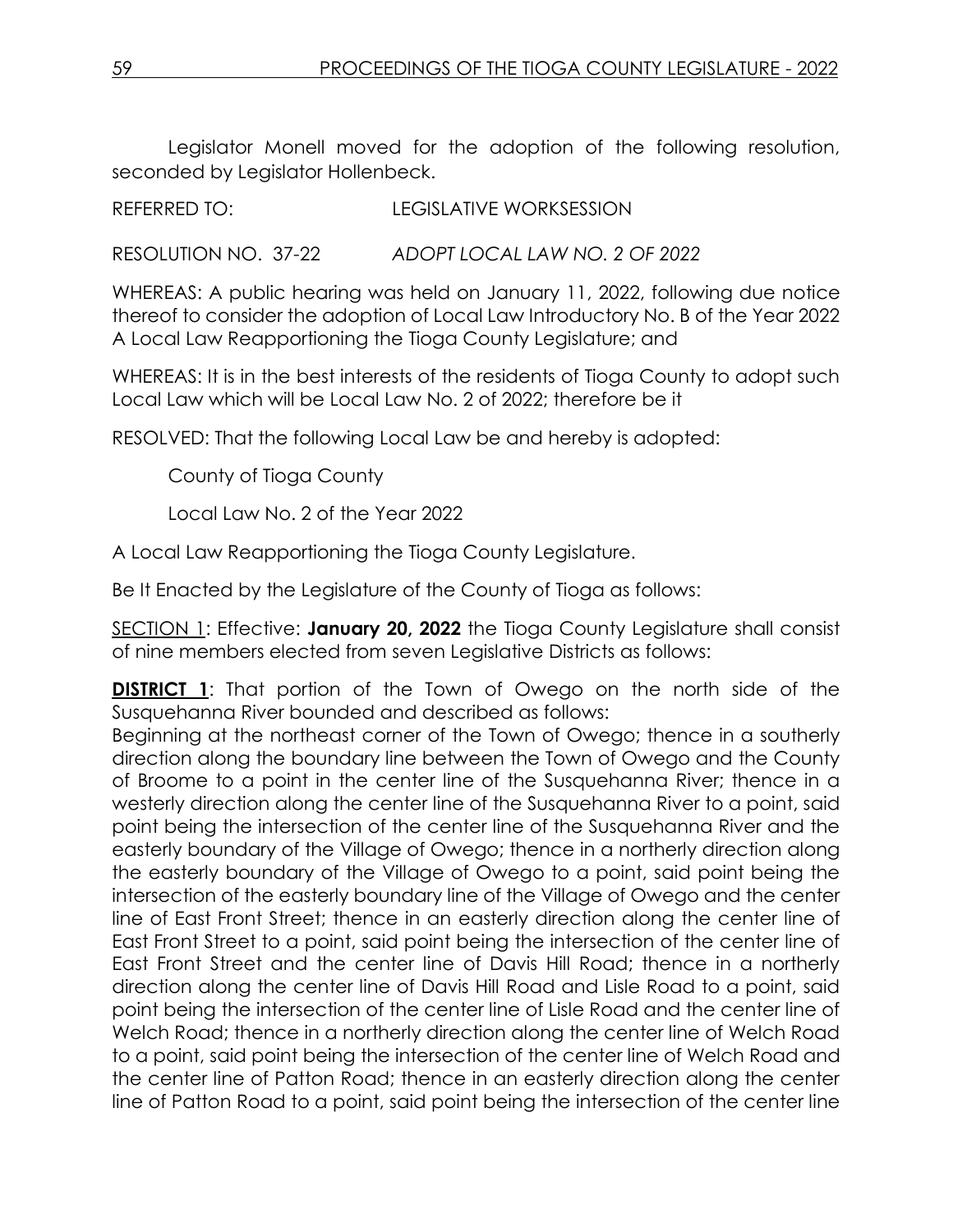of Patton Road and Lisle Road; thence in a northerly direction along the center line of Lisle Road to a point, said point being the intersection where the northern boundary line of the parcel with tax map 107.00-2-6 meets the center line of Lisle Road; thence in a westerly direction along the northerly boundaries of the parcel with tax map numbers 107.00-2-6 and 107.00-2-5 to a point, said point being the intersection of the northwestern corner of the parcel with tax map number 107.00- 2-5 and the eastern property line of the parcel with tax map number 107.00-2- 4.11; thence in a northerly direction along the eastern edge of the parcels with tax map number 107.00-2-4.11 and 96.00-2-27.312 to a point, said point being the intersection of the eastern edge of the parcel with tax map number 96.00-2-27.312 and the center line of a power transmission line right of way; thence in a westerly direction along the center line of the power transmission line to a point, said point being the intersection of the center line of the power transmission line right of way and the center line of East Beecher Hill Road; thence in a northerly and northeasterly direction along the center line of East Beecher Hill Road to a point, said point being the intersection of the center line of East Beecher Hill Road and the center line of Gaskill Road; thence in a northwesterly direction along the center line of Gaskill Road to a point, said point being the intersection of the center line of Gaskill Road and the center line of NYS Route 38; thence in a westerly direction along the center line of NYS Route 38 to a point, said point being the intersection of the center line of NYS Route 38 and the center line of Sunnyfield Drive; thence in a northerly direction along the center line of Sunnyfield Drive to a point, said point being the intersection of the center line of Sunnyfield Drive and the Owego & Harford railway tracks; thence in an easterly direction along the center line of the Owego & Harford railway tracks to a point, said point being the intersection of the center line of the Owego & Harford railway tracks and the northerly boundary of the Town of Owego; thence in an easterly direction along the northerly boundary of the Town of Owego to the northeast corner of the Town of Owego, the point or place of beginning. POPULATION: 5,100

REPRESENTATIVES: ONE

**DISTRICT 2:** That portion of the Town of Owego on the north side of the Susquehanna River, and the Village of Owego bounded and described as follows:

Beginning at the southwest corner of the Village of Owego; thence in a northerly direction along the westerly boundary of the Village of Owego and the center line of the Owego Creek to a point, said point being the northwest corner of the Town of Owego; thence in an easterly direction along the northerly boundary of the Town of Owego to a point, said point being the intersection of the northerly boundary of the Town of Owego and the center line of the Owego & Harford Railway tracks; thence in a southwesterly direction along the center line of the Owego & Harford Railway tracks to a point, said point being the intersection of the center line of the Owego & Harford Railway tracks and the center line of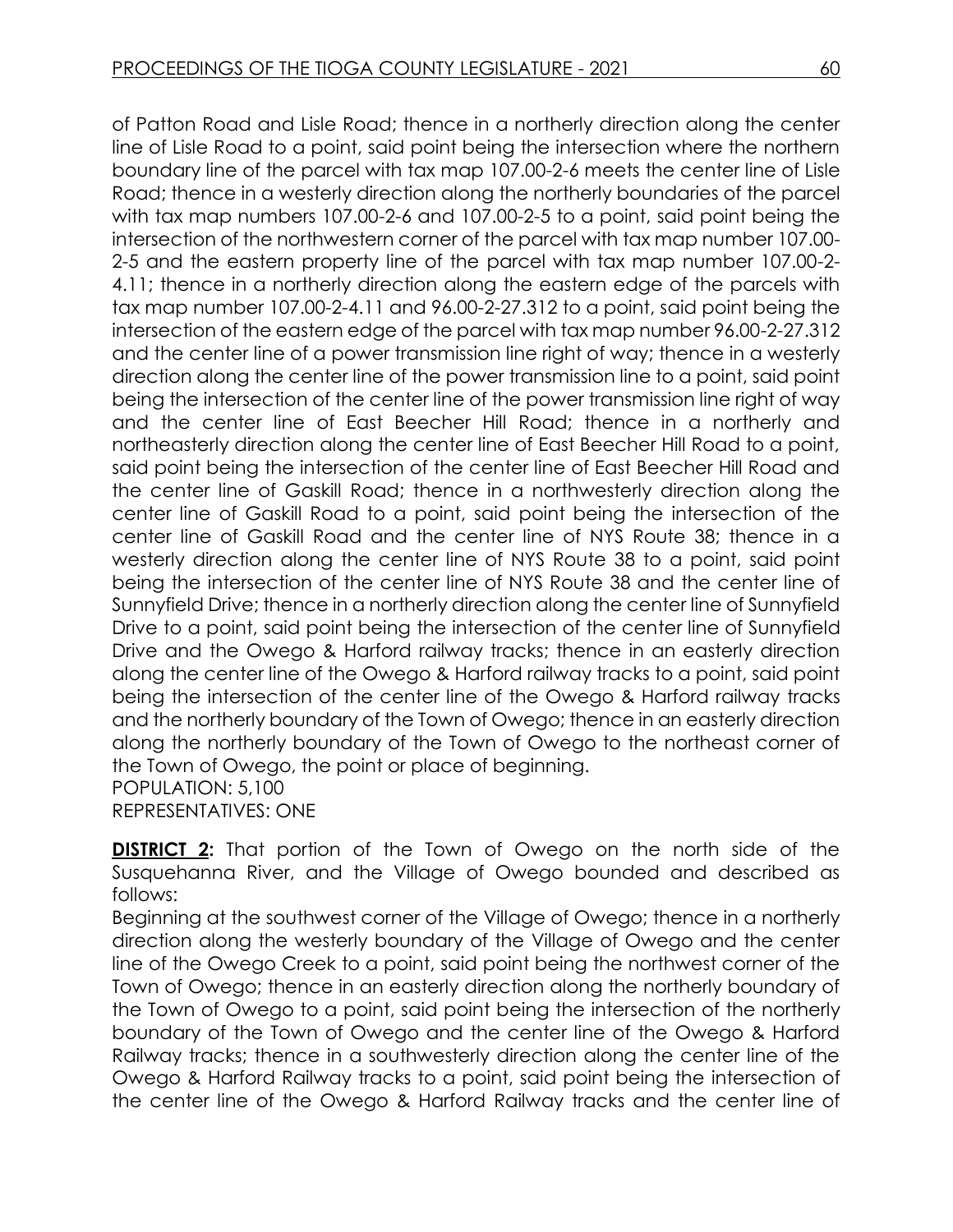Sunnyfield Drive, thence in a southward direction to a point, said point being the intersection of the center line of NYS Route 38 and the center line of Sunnyfield Drive; thence in an easterly direction along the center line of NYS Route 38 to a point, said point being the intersection of the center line of NYS Route 38 and the center line of Gaskill Road; thence in a south easterly direction along the center line of Gaskill Road to a point, said point being the intersection of the center line of Gaskill Road and the center line of East Beecher Hill Road; thence in a southwesterly direction along the center line of East Beecher Hill Road to a point, said point being the intersection of the center line of East Beecher Hill Road and the center line of the power transmission line right of way; thence in an easterly direction along the center of the power transmission line right of way to a point, said point being the intersection of the power transmission line right of way and the eastern edge of the parcel with tax map number 96.00-2-27.312; thence in a southerly direction along the eastern edge of the parcels with tax map number 96.00-2-27.312 and 107.00-2-4.11 to a point, said point being the intersection of the northwestern corner of the parcel with tax map number 107.00-2-5 and the eastern property line of the parcel with tax map number 107.00-2-4.11; thence in an easterly direction along the northerly boundaries of the parcel with tax map numbers 107.00-2-6 and 107.00-2-5 to a point, said point being the intersection where the northern boundary line of the parcel with tax map 107.00-2-6 meets the center line of Lisle Road; thence in a southerly direction along the center line of Lisle Road and Davis Hill Road, to a point, said point being the intersection of the center line of Davis Hill Road and the center line of East Front Street (said boundary also being the westerly boundary of Legislative District No. 1); thence in a westerly direction along the center line of East Front Street to a point, said point being the intersection of the center line of East Front Street and the easterly boundary of the Village of Owego; thence in a southerly direction along the easterly boundary of the Village of Owego to a point, said point being the intersection of the center line of the Susquehanna River and the eastern boundary of the Village of Owego; thence in an easterly direction along the center line of the Susquehanna River to a point, said point being the intersection of the center line of the Susquehanna River and the center line of the NYS Route 434 Connector; thence in a southward direction to a point, said point being the intersection of the center line of the NYS Route 434 Connector and NYS Route 434; thence in an easterly direction along the center line of NYS Route 434 to a point, said point being the intersection of the center line of NYS Route 434 and the center line of Degroat Road; thence in a southeasterly direction along the center line of Degroat Road to a point, said point being the intersection of the center line of Degroat Road and NYS Route 434; thence in an easterly direction along the center line of NYS Route 434 to a point, said point being the intersection of the center line of NYS Route 434 and the center line of Holmes Road; thence southward along the center line of Holmes Road to a point, said point being the intersection of the center line of Holmes Road and the Montrose Turnpike; thence in a northerly direction along the center line of Montrose Turnpike to a point, said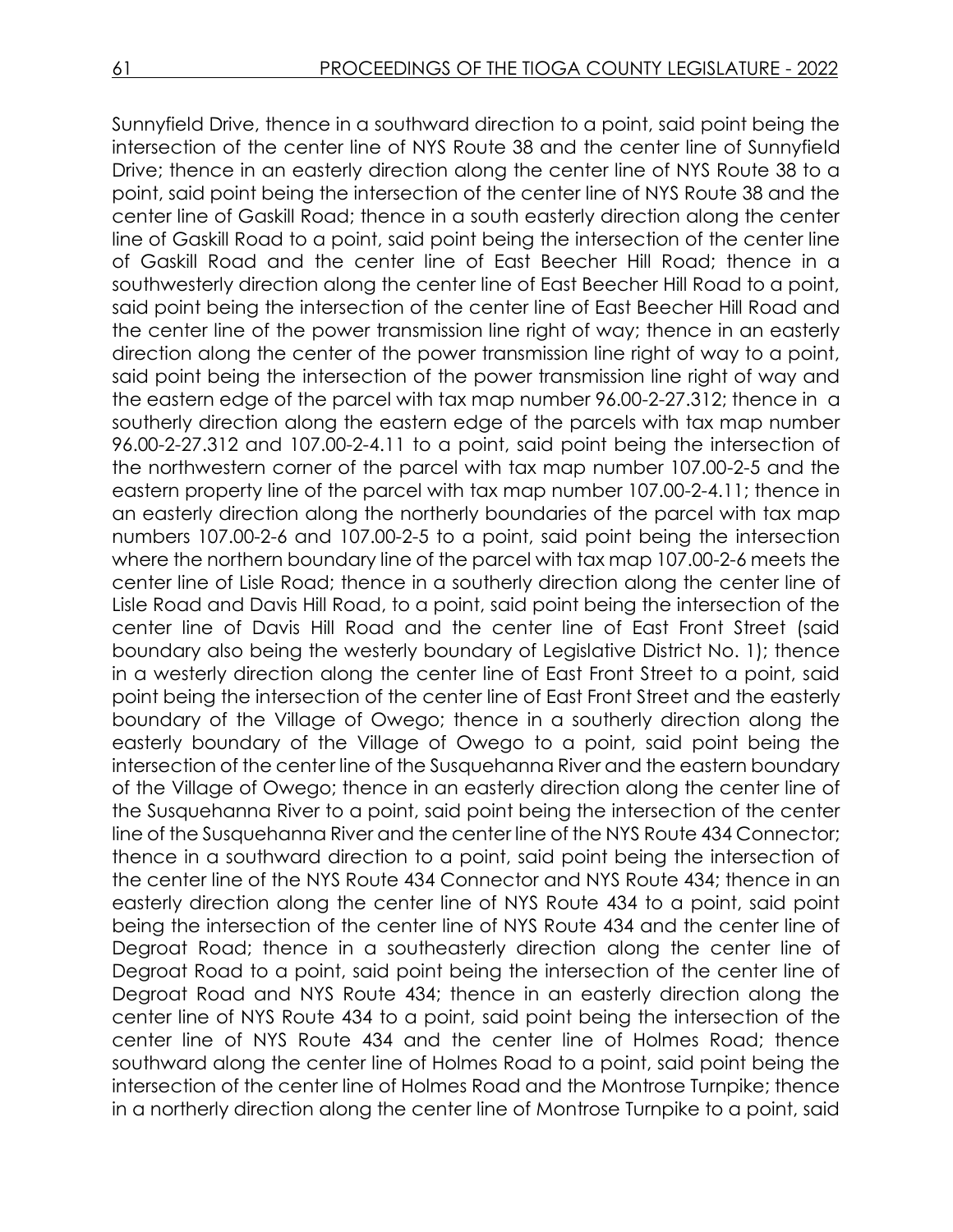point being the intersection of the center line of Montrose Turnpike and the southern boundary line of the Village of Owego; thence in a southwesterly direction along the southerly boundary of the Village of Owego to the point or place of beginning.

POPULATION: 5,358 REPRESENTATIVES: ONE

**DISTRICT 3:** That portion of the Town of Owego on the south side of the Susquehanna River bounded and described as follows:

Beginning at a point on the easterly boundary of the Town of Owego, said point being the intersection of the easterly boundary of the Town of Owego and the center line of the Susquehanna River; thence in a southerly direction along the easterly boundary of the Town of Owego and the westerly boundary of Broome County to a point, said point being the southeast corner of the Town of Owego; thence in a westerly direction along the southerly boundary of the Town of Owego and the Pennsylvania Border to a point, said point being the intersection of the southerly boundary of the Town of Owego and the center line of Fox Road; thence in a northerly direction along the center line of Fox Road to a point, said point being the intersection of the center line of Fox Road and the center line of Pennsylvania Avenue; thence in a northerly direction along the center line of Pennsylvania Avenue to a point, said point being the intersection of the center line of Pennsylvania Avenue and the center line of the Deerlick Creek; thence in a westerly direction along the center line of the Deerlick Creek to a point, said point being the intersection of the center line of Deerlick Creek and the outlet of a drainage swale with the coordinates 42.0523304 latitude and -76.1726567 longitude; thence in a northerly direction along said drainage swale to a point, said point being the intersection of 42.0543981 latitude and -76.1728660 longitude; thence in a northerly direction to a point, said point being 42.0546900 latitude and -76.1727897 longitude at the intersection of center line of Beach Road; thence in an easterly direction along the center line of Beach Road to a point, said point being the intersection of the center line of Beach Road and the center line of Clover Road; thence in a north and easterly direction along the center line of Clover Road to a point, said point being the intersection of the center line of Clover Road and Pennsylvania Avenue; thence in a northerly direction along the center line of Pennsylvania Avenue to a point, said point being the intersection of the center line of Pennsylvania Avenue and the center line of New Street; thence in a northerly direction along the center line of New Street to a point, said point being the intersection of the center line of New Street and the center line of West Main Street; thence in a westerly and northerly direction along the center line of West Main Street to a point, said point being the intersection of the center line of West Main Street and the center line of Watkins Avenue; thence in a westerly direction along said center line of Watkins Avenue to a point, said point being the intersection of the center line of Watkins Avenue and the center line of Holmes Avenue; thence northerly along said center line of Holmes Avenue to a point, said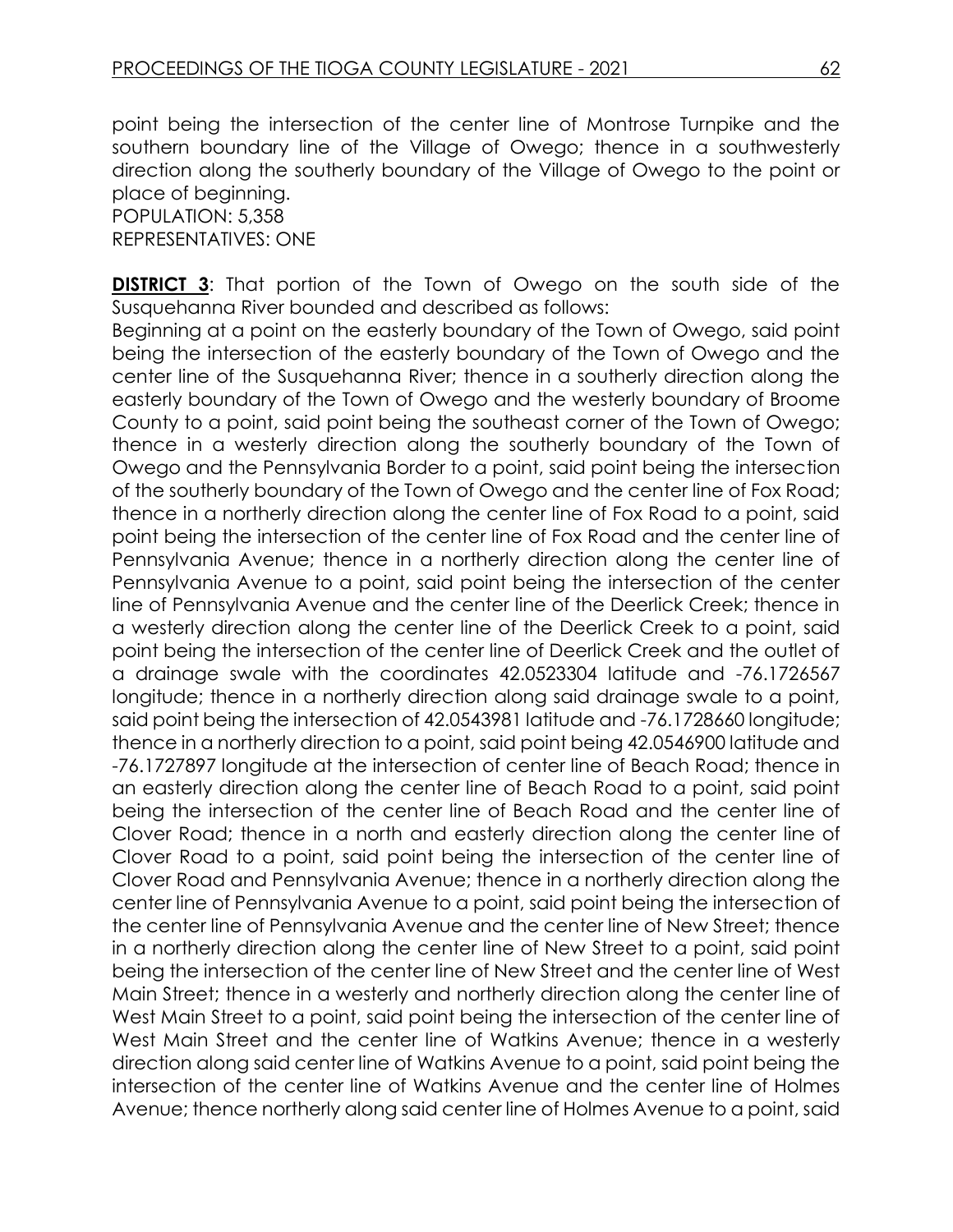point being the intersection of the center line of Holmes Avenue and the center line of Hilton Road; thence easterly along the center line of Hilton Road to a point, said point being the intersection of the center line of Hilton Road and the center line of NYS Route 434; thence in a northerly direction to a point, said point being the intersection of the center line of NYS Route 434 and the center line of Marshland Road Extension; thence in a northerly direction along the center line of Marshland Road Extension to a point, said point being the intersection of the center line of Marshland Road Extension and the center line of the westbound lane of NYS Route 17 (Southern Tier Expressway); thence in a southeasterly direction along the center line of the westbound lane of NYS Route 17 (Southern Tier Expressway) to a point, said point being the intersection of the center line of the westbound lane of NYS Route 17 (Southern Tier Expressway) and the center line of the Apalachin Creek; thence in an easterly direction along the center line of the Apalachin Creek to a point, said point being the intersection of the center line of the Apalachin Creek as extended and the center line of the Susquehanna River; thence in an easterly direction along the center line of the Susquehanna River to the point or place of beginning.

POPULATION: 5,060

REPRESENTATIVES: ONE

**DISTRICT 4:** That portion of the Town of Owego on the south side of the Susquehanna River, that portion of the Town of Barton along its eastern border and the Towns of Barton and Tioga, bounded and described as follows:

(A) That portion of the Town of Owego on the south side of the Susquehanna River bounded and described as follows:

Beginning at a point, said point being the intersection of the southerly boundary of the Town of Owego (on the Pennsylvania Border) and the center line of Fox Road; thence in a northerly direction along the center line of Fox Road to a point, said point being the intersection of the center line of Fox Road and the center line of Pennsylvania Avenue; thence in a northerly direction along the center line of Pennsylvania Avenue to a point, said point being the intersection of the center line of Pennsylvania Avenue and the center line of Deerlick Creek; thence in a westerly direction along the center line of Deerlick Creek to a point, said point being the intersection of the center line of Deerlick Creek and the outlet of a drainage swale with the coordinates 42.0523304 degrees latitude and - 76.1726567 degrees longitude; thence in a northerly direction along said drainage swale to a point, said point being the intersection of 42.0543981 degrees latitude and -76.1728660 degrees longitude; thence in a northerly direction to a point, said point being 42.0546900 degrees latitude and -76.1727897 degrees longitude at the intersection of center line of Beach Road; thence in an easterly direction along the center line of Beach Road to a point, said point being the intersection of the center line of Beach Road and the center line of Clover Road; thence in a north and easterly direction along the center line of Clover Road to a point, said point being the intersection of the center line of Clover Road and Pennsylvania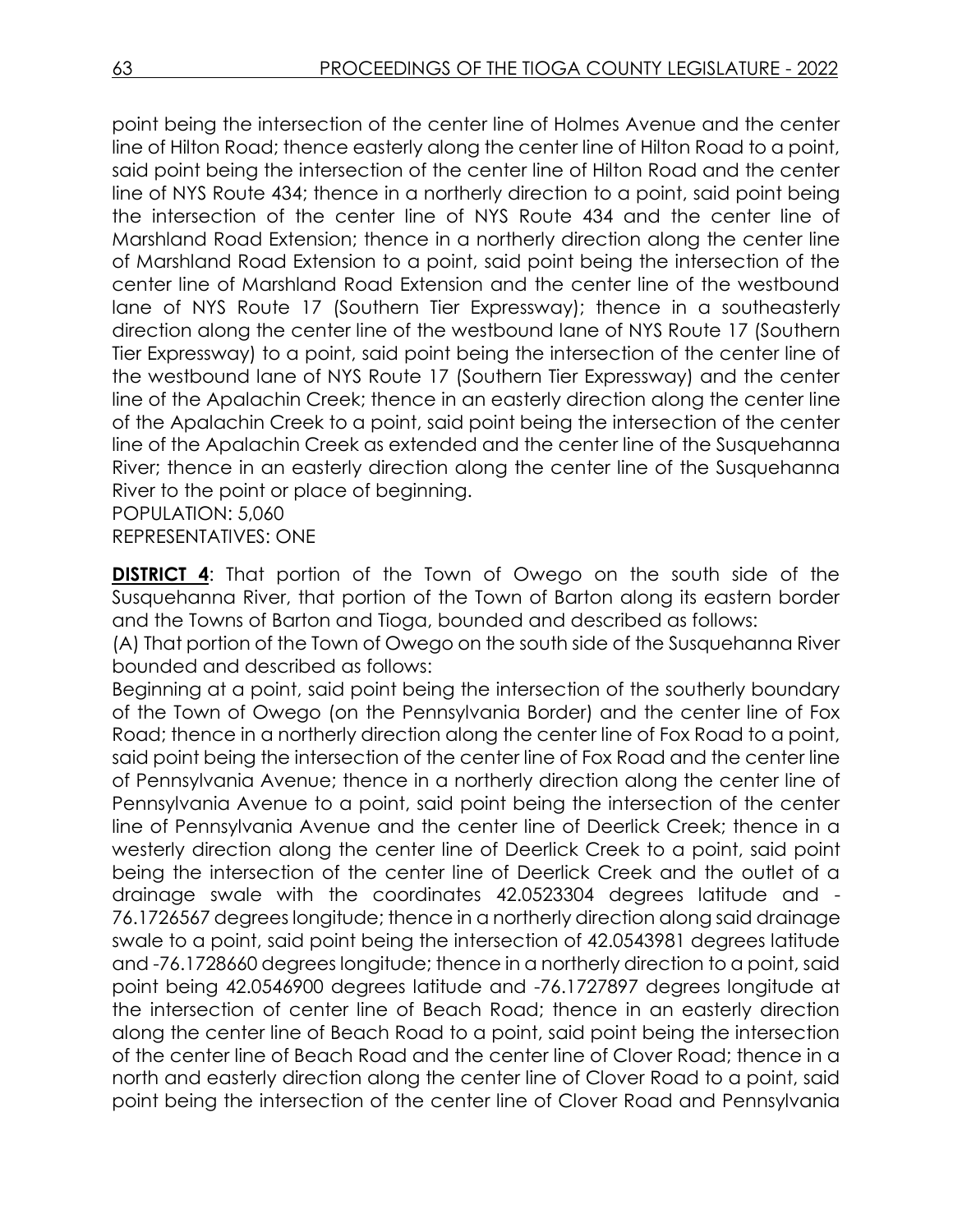Avenue; thence in a northerly direction along the center line of Pennsylvania Avenue to a point, said point being the intersection of the center line of Pennsylvania Avenue and the center line of New Street; thence in a northerly direction along the center line of New Street to a point, said point being the intersection of the center line of New Street and the center line of West Main Street; thence in a westerly and northerly direction along the center line of West Main Street to a point, said point being the intersection of the center line of West Main Street and the center line of Watkins Avenue; thence in a westerly direction along the center line of Watkins Avenue to a point, said point being the intersection of the center line of Watkins Avenue and the center line of Holmes Avenue; thence northerly along the center line of Holmes Avenue to a point, said point being the intersection of the center line of Holmes Avenue and the center line of Hilton Road; thence easterly along said center line of Hilton Road to a point, said point being the intersection of the center line of Hilton Road and the center line of NYS Route 434; thence in a northerly direction to a point, said point being the intersection of the center line of NYS Route 434 and the center line of Marshland Road Extension; thence in a northerly direction along the center line of Marshland Road Extension to a point, said point being the intersection of the center line of Marshland Road Extension and the center of the westbound lane of NYS Route 17 (Southern Tier Expressway); thence in a southeasterly direction along the center line of the westbound lane of NYS Route 17 (Southern Tier Expressway) to a point, said point being the intersection of the center line of the westbound lane of NYS Route 17 (Southern Tier Expressway) and the center line of the Apalachin Creek; thence in an easterly direction along the center line of the Apalachin Creek as extended to a point, said point being the intersection of the center line of the Apalachin Creek as extended and the center line of the Susquehanna River; thence in a northerly and westerly direction along the center line of the Susquehanna River to a point, said point being the intersection of the center line of the Susquehanna River and the center line of NYS Route 434 Connector; thence in a southward direction to a point, said point being the intersection of the center line of the NYS Route 434 Connector and NYS Route 434; thence in an easterly direction along the center line of NYS Route 434 to a point, said point being the intersection of the center line of NYS Route 434 and the center line of Degroat Road; thence in a southeasterly direction along the center line of Degroat Road to a point, said point being the intersection of the center line of Degroat Road and NYS Route 434; thence in an easterly direction along the center line of NYS Route 434 to a point, said point being the intersection of the center line of NYS Route 434 and the center line of Holmes Road; thence southward along the center line of Holmes Road to a point, said point being the intersection of the center line of Holmes Road and Montrose Turnpike; thence in a northerly direction along the center line of Montrose Turnpike to a point, said point being the intersection of the center line of Montrose Turnpike and the southern boundary line of the Village of Owego; thence in a southwesterly direction along the southerly boundary of the Village of Owego to a point, said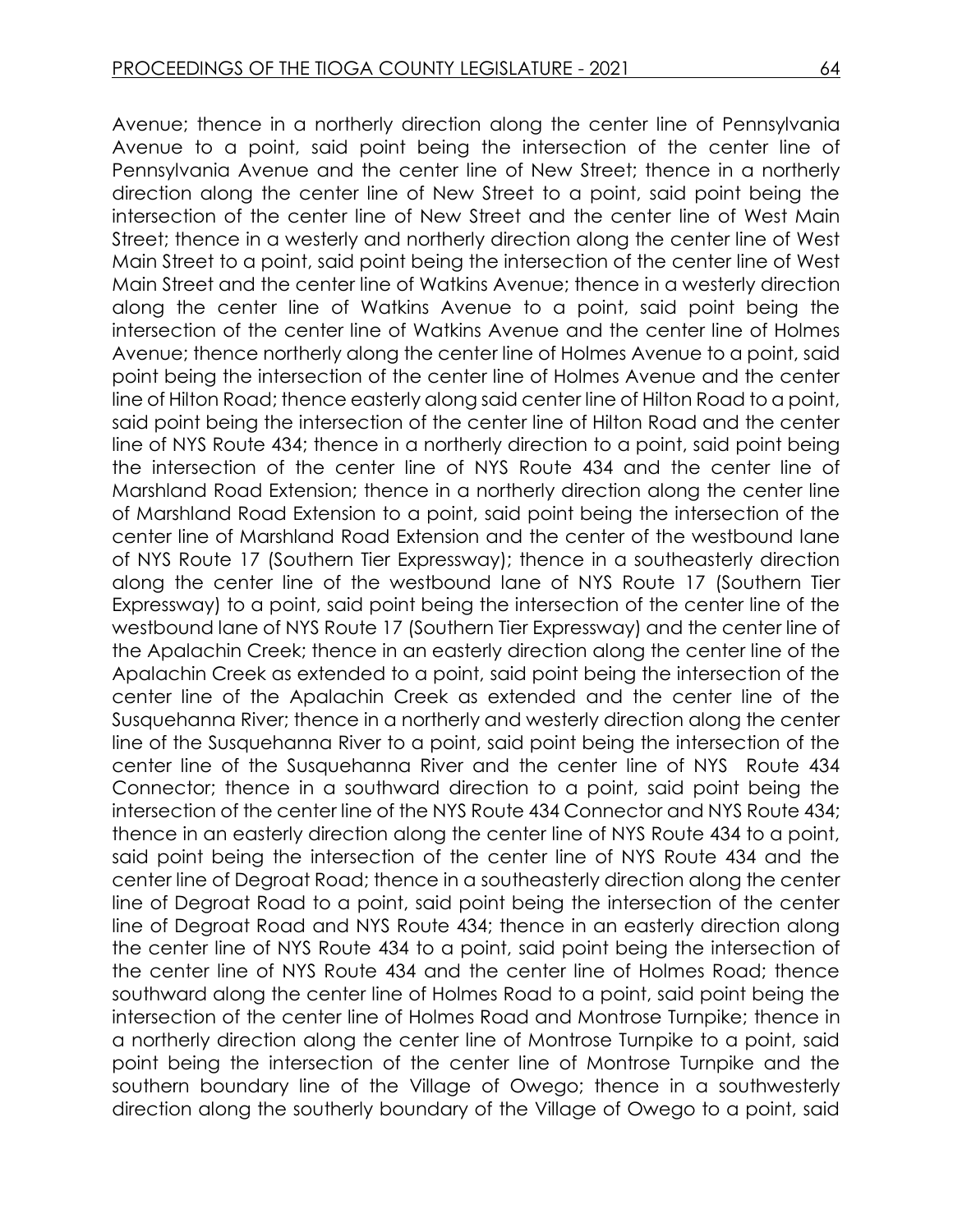point being the southwest corner of the Village of Owego; thence in a northerly direction along the westerly boundary of the Village of Owego to a point, said point being the intersection of the westerly boundary of the Village of Owego and the center line of the Susquehanna River; thence in a westerly direction along the center line of the Susquehanna River to a point, said point being the intersection of the center line of the Susquehanna River and the westerly boundary of the Town of Owego; thence in a southerly direction along the westerly boundary of the Town of Owego to a point on the Pennsylvania Border, said point being the southwest corner of the Town of Owego; thence in an easterly direction and along the southerly boundary of the Town of Owego and the Pennsylvania Border to a point, said point being the intersection of the southerly boundary of the Town of Owego (and the Pennsylvania Border) and the center line of Fox Road, the point or place of beginning.

(B) All of the Town of Nichols.

(C)All of the Town of Tioga.

(D) That portion of the Town of Barton bounded and described as follows:

Beginning at a point, said point being the south eastern corner of the Town of Barton and the center line of the Susquehanna River; thence in a westerly and southward direction along the center line of the Susquehanna River to a point, said point being the intersection of the center line of the Susquehanna River and the Southern Tier Expressway; thence in a westerly direction along the center line of the Southern Tier Expressway to a point, said point being the intersection of the center line of the westbound lane of NYS Route 17 (Southern Tier Expressway) and the center line of Ellis Creek; thence in a northerly direction along the center line of Ellis Creek to a point, said point being the intersection of the center line of Ellis Creek and the center line of NYS Route 17c; thence in an easterly direction along the center line of NYS Route 17c to a point, said point being the intersection of the center line of NYS Route 17c and the center line of Ellis Creek Road; thence in a northerly direction along the center line of Ellis Creek Road to a point, said point being the intersection of the center line of Ellis Creek Road and the center line of Ellis Creek; thence in a northerly direction along the center line of Ellis Creek to a point, said point being the intersection of the center line of Ellis Creek at 42.0463350 degrees latitude and -76.4832091 degrees longitude; thence in a westerly direction along a tree line to the a point, said point being the center line or Ellis Creek Road at 42.0464611 degrees latitude and -76.3352553 degrees longitude; thence in a northerly direction along the center line of Ellis Creek Road to a point, said point being the intersection of the center line of Ellis Creek Road and Ellis Creek within the parcel with tax map number 134.00-1-32; thence northerly along the center line of Ellis Creek to a point, said point being the intersection of the center line of Ellis Creek and the center line of Ellis Creek Road along the boundary of the parcel with tax map number 134.00-1-8; thence in a northerly direction along the center line of Ellis Creek Road to a point, said point being the center line of Ellis Creek Road and the center line of Ellis Creek within the parcel with tax map number 123.00-4-8.2; thence in a northerly direction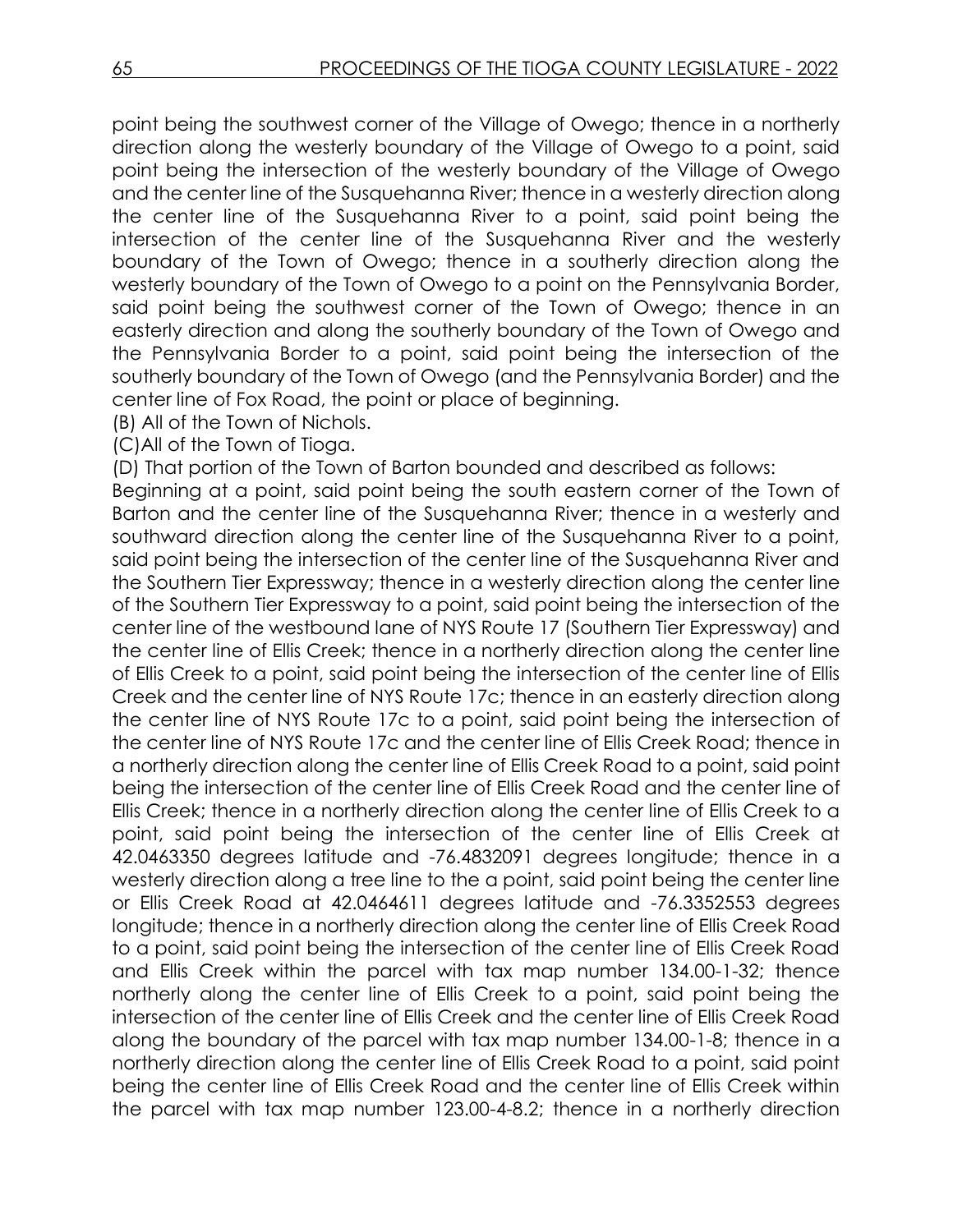along the center line of Ellis Creek to a point, said point being the intersection of the center line of Ellis Creek and the center line of Ellis Creek Road by the northeastern corner of the parcel with tax map number 123.00-4-6.12; thence in a northerly and northeasterly direction along the center line of Ellis Creek Road to a point, said point being the boundary line between the Town of Barton and Town of Tioga; thence in a southerly direction along the border between the Town of Barton and Town of Tioga to the point or place of beginning.

POPULATION: 10,086

REPRESENTATIVES: TWO, no more than one of whom shall reside in the same Town.

**DISTRICT 5:** That portion of the Town of Barton and the Village of Waverly bounded and described as follows:

(A) The Village of Waverly.

(B) That portion of the Town of Barton, bounded and described as follows:

Beginning at the southwest corner of the Town of Barton; thence in a northerly direction along the westerly boundary of the Town of Barton and the easterly boundary of the County of Chemung to a point, said point being the intersection of the westerly boundary of the Town of Barton and the center line of a power transmission line right of way located within the parcel with tax map number 155.00-1-51.1; thence in an eastward direction to a point, said point being the intersection of the center line of the power transmission line right of way and the center line Cayuta Creek; thence in a southerly direction along the center line of Cayuta Creek to a point, said point being the intersection of the center line of Cayuta Creek and the center line of NYS Route 34; thence in a northerly direction along the center line of NYS Route 34 to a point, said point being the intersection of the center line of NYS Route 34 and a power transmission right of way passing though the parcel with tax map number 156.00-1-30.1; thence in a southerly direction along the center line of the power transmission line right of way to a point, said point being the intersection of the center line of the power transmission line right of way and the center line of Levis Road; thence in a southerly direction to a point, said point being the intersection of the center line of Levis Road and the Center line of NYS Route 17c; thence in a westerly direction along the center line of NYS Route 17c to a point, said point being the intersection of the center line of State NYS Route 17c and the center line of Ellistown Road; thence in a southerly direction along the center line of Ellistown Road to a point, said point being the intersection of the center line of Ellistown Road and the center line of the Norfolk Southern Rail line; thence in a westerly direction along the center line of the Norfolk Southern Rail line to a point, said point being the intersection of the center line of the Norfolk Southern Rail line and the center line of Shepard Road; thence in a southerly direction along the center line of Shepard Road to a point, said point being the intersection of the center line of Shepard Road and the center line of the NYS Route 17 (Southern Tier Expressway); thence in an easterly direction along the center line of NYS Route 17 (Southern Tier Expressway) to a point, said point being the intersection of the center line of NYS Route 17 (Southern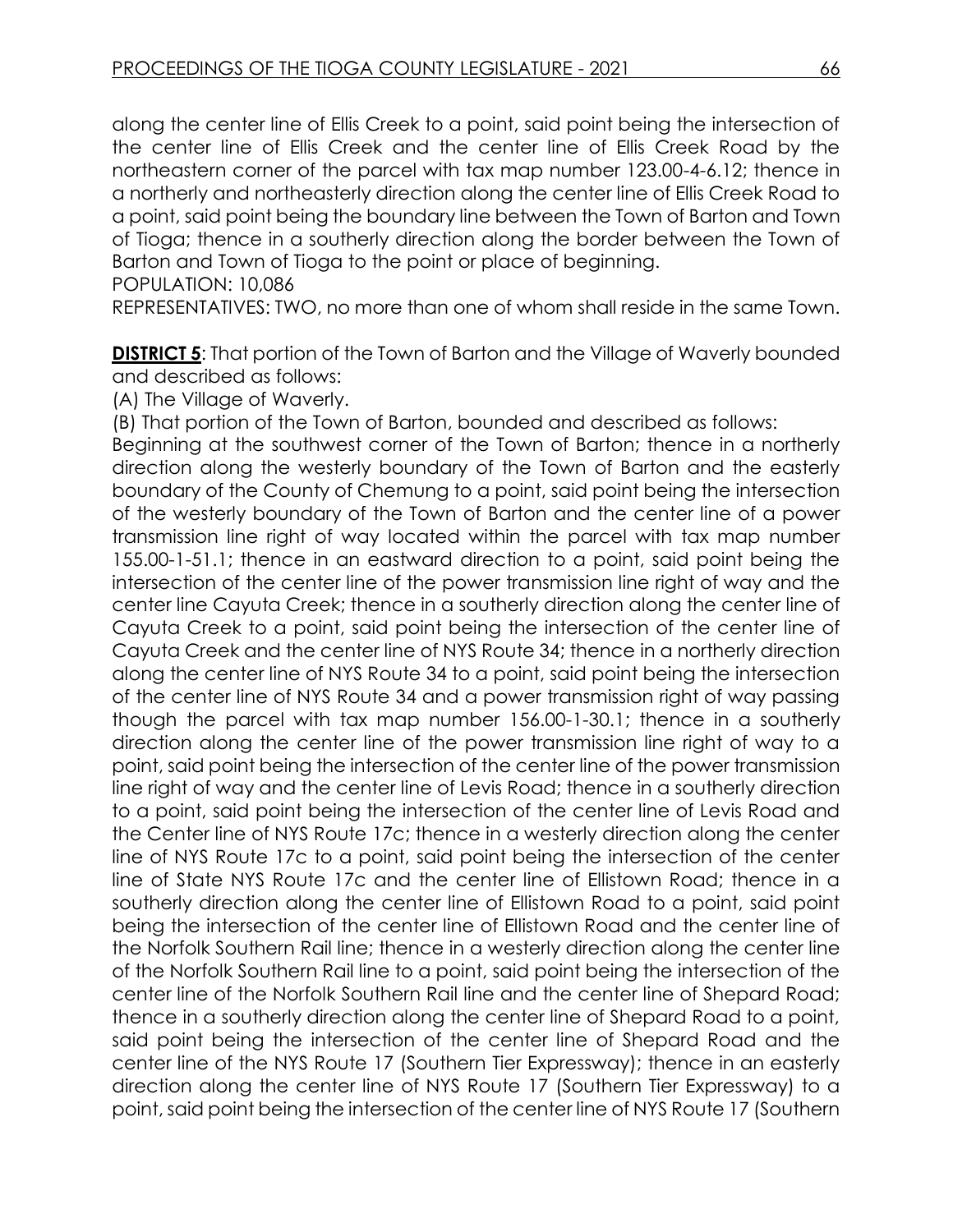Tier Expressway) and the westerly boundary of the Susquehanna River; thence in a southerly direction along the westerly boundary of the Susquehanna River to a point on the Pennsylvania Border; thence in a westerly direction along the southerly boundary of the Town of Barton and the Pennsylvania Border to the Southwest corner of the Town of Barton to the point or place of beginning. POPULATION: 5842

REPRESENTATIVES: ONE

**DISTRICT 6**: That portion of the Town of Barton, and the Town of Spencer, bounded and described as follows:

(A) The Town of Spencer.

(B) The Town of Barton, excluding that portion which forms a portion of Districts 4 and 5.

POPULATION: 5,760 REPRESENTATIVES: ONE

**DISTRICT 7:** That portion of all of the following Towns, bounded and described as follows:

- (A) Candor.
- (B) Newark Valley.
- (C) Berkshire.
- (D) Richford.
- POPULATION: 11,328

REPRESENTATIVES: TWO, no more than one of whom shall reside in the same Town.

SECTION 2: Such Legislators shall be elected for terms as set forth in Local Law 1 of the Year 2021.

SECTION 3: Town Supervisors, Village Mayors, Members of Town Boards, Members of Village Boards of Trustees shall be ineligible to serve simultaneously as County Legislators.

### SECTION 4:

(A) For purposes of the nomination and election of County Legislators, this Local Law shall take effect immediately.

(B) For all other purposes, it shall take effect January 20, 2022, unless within fortyfive days after its adoption there shall be filed with the Clerk a petition protesting against this Local Law, signed and authenticated as herein required by qualified electors of Tioga County, registered to vote therein at the last preceding general Election, in number equal to at least five per centum of the total number of votes cast for Governor at the last Gubernatorial Election in Tioga County, whereupon Section 4(B) of this Local Law shall not be effective until approved by the affirmative vote of a majority of the qualified Electors of Tioga County voting on the proposition for its approval.